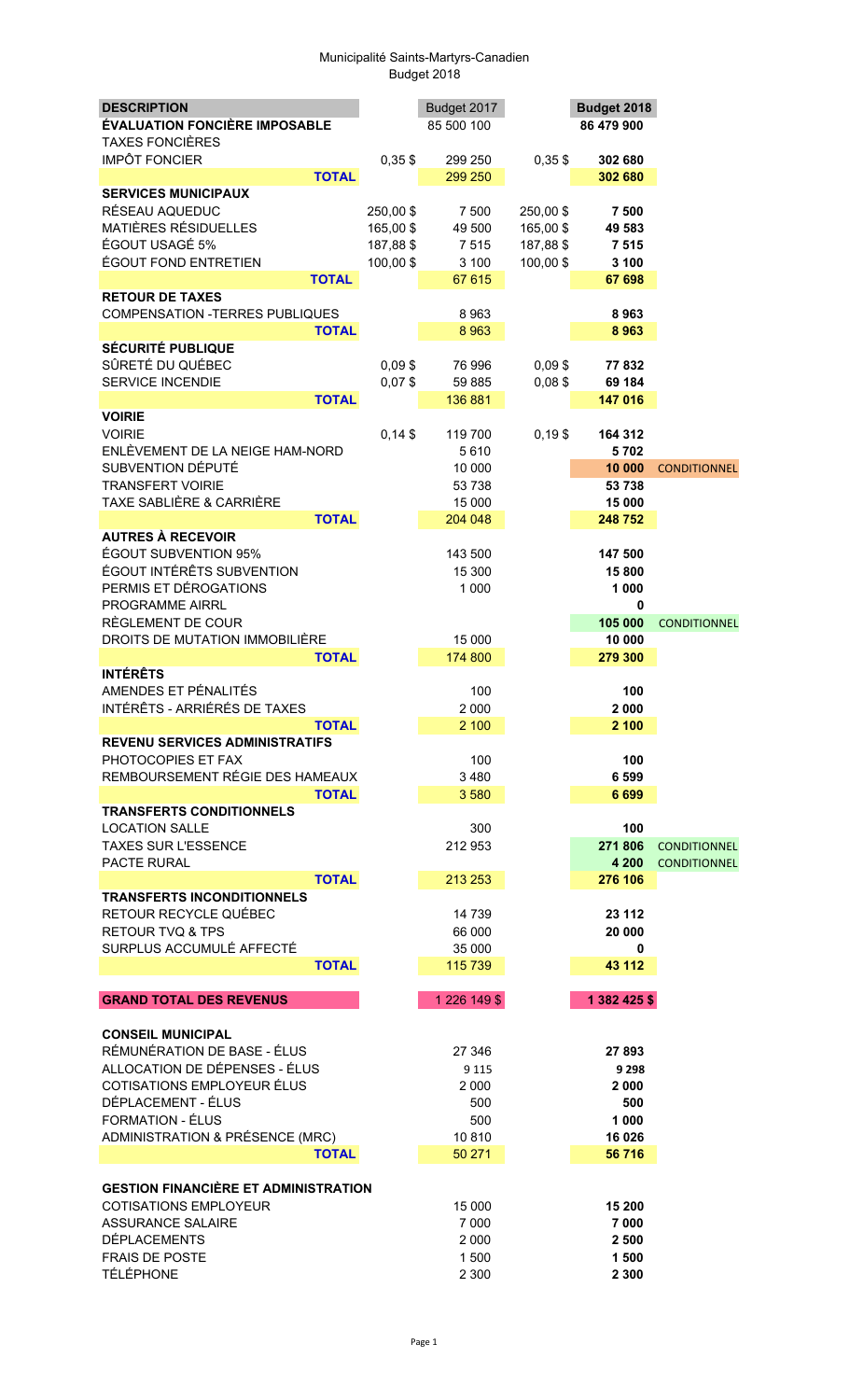| <b>DESCRIPTION</b>                            | Budget 2017 | Budget 2018                    |
|-----------------------------------------------|-------------|--------------------------------|
| FIBRE OPTIQUE (MRC)                           | 4 3 4 5     | 5438                           |
| FOURNITURES PAUSE CAFÉ                        | 200         | 200                            |
| <b>VÉRIFICATION COMPTABLE</b>                 | 3480        | 3914                           |
| ÉQUIPEMENT INFORMATIQUE                       | 4700        | 1 000                          |
| <b>FORMATION</b>                              | 2 500       | 3 0 0 0                        |
| CONTRAT SERVICE - PHOTOCOPIEUR                | 4 0 0 0     | 3 500                          |
| <b>COTISATIONS ASSOCIATIONS</b>               | 3 3 0 0     | 3 000                          |
| <b>ENTRETIEN RÉPARATION</b>                   | 300         | 300                            |
| <b>FOURNITURES BUREAU</b>                     | 3 0 0 0     | 2800                           |
| <b>LOGICIELS - SOLUTION PG</b>                | 5 1 6 9     | 5 6 3 5                        |
| <b>TOTAL</b>                                  | 58 794      | 57 287                         |
| <b>GREFFE</b>                                 |             |                                |
| SALAIRE ÉLECTION                              | 5 0 0 0     | 0                              |
| <b>FOURNITURES ÉLECTION</b>                   | 3 0 0 0     | 0                              |
| <b>TOTAL</b>                                  | 8 0 0 0     | $\bf{0}$                       |
| <b>ÉVALUATION</b>                             |             |                                |
| ÉVALUATION (MRC)                              | 25 3 65     | 25 4 19                        |
| <b>TOTAL</b>                                  | 25 3 65     | 25 4 19                        |
| <b>AUTRES</b>                                 |             |                                |
| <b>PUBLICATION</b>                            | 600         | 600                            |
| <b>SERVICES JURIDIQUES</b>                    | 1 0 3 5     | 2650                           |
| <b>FRAIS JURIDIQUES POURSUITES</b>            | 35 000      | 25 000                         |
| ASSURANCE RESPONSABILITÉ PUBLIQUE             | 21 000      | 22 000                         |
| ASSURANCE - CAUTIONNEMENT                     | 600         | 700                            |
| FONDATION HDA (MRC)                           | 747         | 249                            |
| DONS ET SUBVENTIONS (OSBL)                    | 1773        | 1 000                          |
| <b>TOTAL</b>                                  | 60 755      | 52 199                         |
| <b>GRAND TOTAL ADMINISTRATION</b>             | 203 185 \$  | 191 621 \$                     |
| <b>RÉMUNÉRATION</b>                           |             |                                |
| <b>SALAIRES</b>                               | 114 145     | 116 349                        |
| <b>CONGÉS MALADIE</b>                         | 3 1 3 1     | 3 1 9 4                        |
| <b>GRAND TOTAL RÉMUNÉRATION</b>               | 117 276 \$  | 119 542 \$                     |
| <b>SÉCURITÉ PUBLIQUE</b>                      |             |                                |
| QUOTE-PART SÛRETÉ DU QUÉBEC                   | 73 612      | 77832                          |
| <b>TOTAL</b><br><b>SÉCURITÉ INCENDIE</b>      | 73 612      | 77832                          |
|                                               |             |                                |
| LOGICIEL COMMUNICATION (MRC)                  | 168         | 224                            |
| DÉNEIGEMENT BORNES SÈCHES                     | 7 3 4 6     | 7 5 4 6                        |
| <b>EXTINCTEURS</b><br>SÉCURITÉ INCENDIE (MRC) | 300<br>848  | 200<br>1 0 2 6                 |
| INCENDIE (RÉGIE DES 3 MONTS)                  | 56 668      | 64 362                         |
| UNITÉ D'URGENCE (MRC)                         | $\mathbf 0$ | 325                            |
| <b>TOTAL</b>                                  | 65 330      | 73 683                         |
| <b>GRAND TOTAL SÉCURITÉ PUBLIQUE</b>          | 138 942 \$  | 151 515 \$                     |
| <b>RÉSEAU ROUTIER</b>                         |             |                                |
| <b>DÉPLACEMENT</b>                            | 800         | 500                            |
| <b>CELLULAIRE</b>                             | 1 0 0 0     | 1 200                          |
| <b>FORMATION</b>                              | 500         | 500                            |
| COTISATION, CONGRÈS                           | 1 0 0 0     | 1 500                          |
| <b>ENTRETIEN DES CHEMINS</b>                  | 40 000      | 35916                          |
| <b>CALCIUM ETE</b>                            | 15 000      | 15 000                         |
| SERVICES PROFESSIONNELS ING                   |             | 10 000                         |
| <b>ACHAT DE GRAVIER</b>                       | 20 000      | 20 000                         |
| FOND CARRIÈRE - PONCEAU 48"                   | 15 000      | 15 000                         |
| <b>OUTILS &amp; QUINCAILLERIE</b>             | 200         | 200                            |
| SIGNALISATION - VOIRIE                        | 1 0 0 0     | 3 0 0 0                        |
| <b>ASPHALTAGE</b>                             | 100 000     | 117 000<br><b>CONDITIONNEL</b> |
| PLUVIAL                                       | 97 953      | 155 806<br><b>CONDITIONNEL</b> |
| NIVELEUSE ROUTES & CHEMINS                    | 8 0 0 0     | 5 500                          |
| NIVELLEMENT 'CHAMP TIR'                       | 300         | 300                            |
| <b>QUAI ET AIRE DE REPOS</b>                  | 1400        | 1 300                          |
| <b>TOTAL</b>                                  | 302 153     | 382722                         |
| <b>ENLÈVEMENT DE LA NEIGE</b>                 |             |                                |
| CONTRAT POUR ENLÈVEMENT DE LA NEIGE           | 93 823      | 95 361                         |
| <b>TOTAL</b>                                  | 93 823      | 95 361                         |
| ÉLECTRICITÉ ÉCLAIRAGE DES RUES                |             |                                |
| ÉLECTRICITÉ ÉCLAIRAGE DES RUES                | 3 0 0 0     | 3 1 5 0                        |
| <b>TOTAL</b>                                  | 3 0 0 0     | 3 1 5 0                        |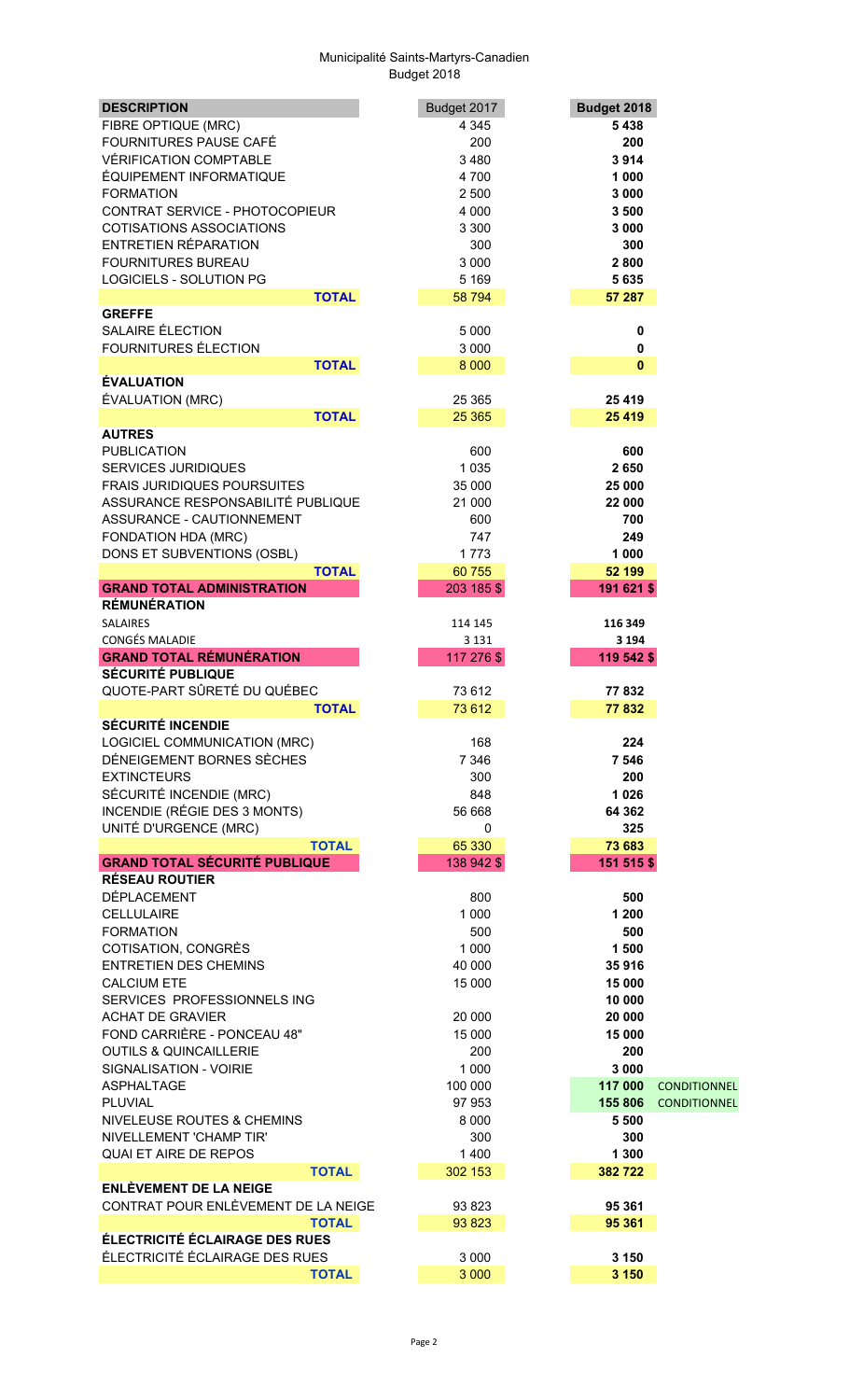| <b>DESCRIPTION</b>                                      | Budget 2017   | Budget 2018   |                     |
|---------------------------------------------------------|---------------|---------------|---------------------|
| <b>TRANSPORT COLLECTIF</b>                              |               |               |                     |
| TRANSPORT ADAPTÉ - ROULI-BUS                            | 733           | 746           |                     |
| <b>TOTAL</b>                                            | 733           | 746           |                     |
| <b>GRAND TOTAL RÉSEAU ROUTIER</b>                       | 399 709 \$    | 481 979 \$    |                     |
| <b>TRAITEMENT DE L'EAU</b>                              |               |               |                     |
| ANALYSES LABORATOIRE                                    | 1 100         | 1 100         |                     |
| <b>PUITS</b>                                            | 15 000        | 10 000        | <b>CONDITIONNEL</b> |
| <b>ENTRETIEN</b>                                        | 3 0 0 0       | 3 0 0 0       |                     |
| <b>ÉLECTRICITÉ</b>                                      | 3 0 0 0       | 2800          |                     |
| <b>FORMATION</b>                                        | 300           | 300           |                     |
| <b>LOCATION DE SOURCE</b>                               | 10            | 10            |                     |
| <b>DÉNEIGEMENT</b>                                      | 391           | 421           |                     |
| <b>TOTAL</b>                                            | 22 801        | 17 631        |                     |
| <b>TRAITEMENT DES EAUX USÉES</b>                        |               |               |                     |
| <b>ENTRETIEN</b>                                        | 4 0 0 0       | 4 500         |                     |
| <b>DÉNEIGEMENT</b>                                      | 211           | 195           |                     |
| ANALYSES LABORATOIRE                                    | 802           | 1 000         |                     |
| ÉLECTRICITÉ                                             | 2700          | 3 000         |                     |
| RÉPARATION DES REGARDS                                  |               | 80 000        | <b>CONDITIONNEL</b> |
| <b>TOTAL</b>                                            | 7713          | 88 695        |                     |
| <b>DÉCHETS DOMESTIQUES</b>                              |               |               |                     |
| <b>ENLÈVEMENT DES ORDURES</b>                           | 52 187        | 48 000        |                     |
| ORDURES (GESTERRA) REDEVANCES                           | 2 5 3 2       | 3 0 0 0       |                     |
| DÉCHETS DOMESTIQUES                                     | 6579          | 6 600         |                     |
| <b>RÉCUPÉRATION</b>                                     | 2 4 9 4       | 2600          |                     |
| <b>COMPOST</b>                                          | 1 1 6 4       | 1400          |                     |
| SITE ENFOUISSEMENT - (DISRAELI)                         | 709           | 709           |                     |
| POST FERMETURE - SITE D'ENFOUISSEMENT                   | 1 3 5 9       | 1 3 5 9       |                     |
| SERVICE DE LA DETTE (DISRAELI)                          | 4 4 4 6       | 4 4 0 8       |                     |
| SERVICE DE LA DETTE - CHARGEUR                          | 395           | 395           |                     |
| <b>ORDURES (MRC)</b>                                    | 841           | 811           |                     |
| SDDA (MRC)                                              | 9 2 9 8       | 7692          |                     |
| <b>TOTAL</b>                                            | 82 004        | 76 974        |                     |
| <b>COUR D'EAU</b>                                       |               |               |                     |
| COUR D'EAU (MRC)                                        | 14 351        | 14 990        |                     |
| <b>TOTAL</b>                                            | 14 3 51       | 14 990        |                     |
| <b>GRAND TOTAL HYGIÈNE DU MILIEU</b>                    | 126 869 \$    | 198 290 \$    |                     |
| AMÉNAGEMENT / URBANISME                                 |               |               |                     |
| PUBLICITÉ URBANISME                                     |               | 1500          |                     |
| SERVICES PROFESSIONNELS                                 | 10 000        | 8 0 0 0       |                     |
| DÉROGATION MINEURE                                      | 100           | 100           |                     |
| <b>PERMIS</b>                                           | 200           | 200           |                     |
| AMÉNAGEMENT TERRITOIRE (MRC)                            | 3 5 6 4       | 6 0 7 3       |                     |
| ANALYSE D'EAU DES LACS                                  | 3625          | 3 500         |                     |
| <b>ENVIRONNEMENT</b>                                    | 1500          | 6 0 0 0       |                     |
| PROJET REVITALISATION                                   | 130           | 1500          |                     |
| <b>BARRAGE LAC NICOLET</b>                              | 8 0 0 0       | 135           |                     |
| SUBVENTION A.R.L.N.                                     | 3 0 0 0       | 0             |                     |
| AMÉNAGEMENT & PERMIS                                    | 2 0 0 0       | 200           |                     |
| <b>TOTAL</b>                                            | 32 119        | 27 208        |                     |
| <b>INDUSTRIES ET COMMERCES</b>                          |               |               |                     |
| CDCBF (MRC)                                             | 546           | 568           |                     |
| QUOTE PART (MRC) - CDEVR                                | 3740          | 3742          |                     |
| <b>TOURISME (MRC)</b>                                   | 921           | 884           |                     |
| PARC LINÉAIRE (MRC)                                     | 205           | 212           |                     |
| <b>TOTAL</b>                                            | 5412          | 4838          |                     |
| <b>GRAND TOTAL DÉVELOPPEMENT ÉCONOMIQUE</b>             | 37 531 \$     | 32 046 \$     |                     |
| <b>LOISIRS, CULTURE ET FAMILLE</b><br><b>CALENDRIER</b> | 3 0 0 0       |               |                     |
|                                                         |               | 3 0 0 0       |                     |
| FOURNITURES DE BUREAU<br><b>ACTIVITÉS LOISIRS</b>       | 250           | 250           |                     |
|                                                         | 6 500         | 6 500         |                     |
| POLITIQUE FAMILLALE                                     | 4 0 0 0       | 3 0 0 0       |                     |
| SUBV. ORGANISMES LOISIRS RECR.                          | 1 200         | 2 500         |                     |
| <b>CULTURE (MRC)</b><br>DÉNEIGEMENT STATIONNEMENT QUAI  | 3 3 8 2       | 2 5 0 4       |                     |
| <b>TOTAL</b>                                            | 768<br>19 100 | 791<br>18 545 |                     |
| <b>CENTRE COMMUNAUTAIRE</b>                             |               |               |                     |
| <b>ENTRETIEN MÉNAGER</b>                                | 2 500         | 2 500         |                     |
|                                                         |               |               |                     |